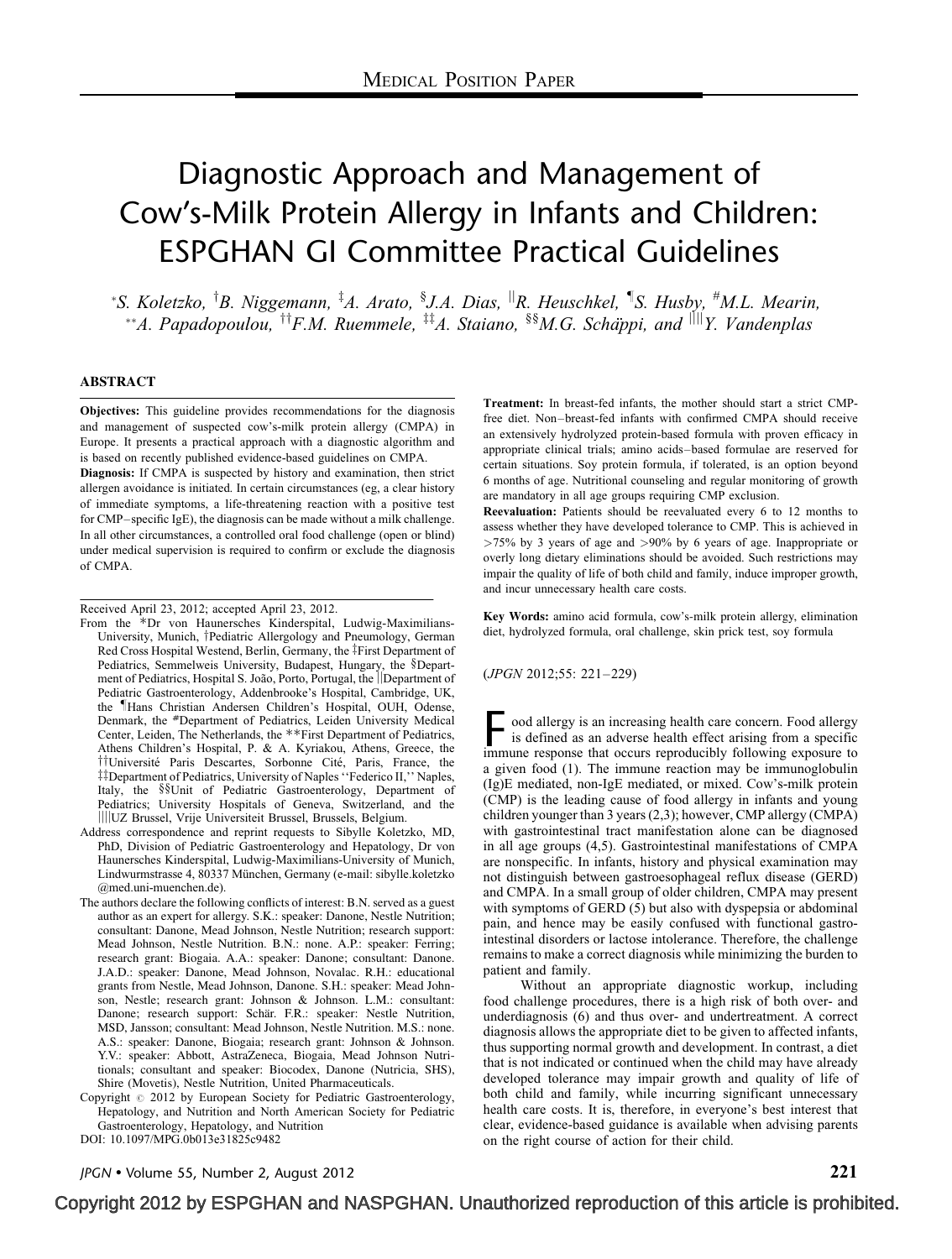During the last few years, several national and international consensus articles and evidence-based guidelines have been published for the diagnosis and management of CMPA  $(7-13)$ . Some give recommendations for mainly suspected IgE-mediated CMPA [\(9\)](#page-6-0); however, in clinical practice, it is often not possible to distinguish between IgE- and non–IgE-mediated CMPA based on history and physical examination alone. Several studies in unselected group of patients have shown that a high proportion of infants with CMPA, proven by double-blind, placebo-controlled food challenge (DBPCFC), have negative test results for CMPspecific IgE  $(6,14)$ ; however, some of these children do become IgE positive over time [\(15\).](#page-6-0) Because non–IgE-mediated CMPA more commonly occurs in infants and children with gastrointestinal manifestations, additional guidance is needed.

This position paper provides a practical approach to managing children with predominantly gastrointestinal symptoms. Particular emphasis is placed on gastrointestinal manifestations and the role of diagnostic tools and elimination/challenge procedures in these situations. Because of the nonspecific symptoms of CMPA with manifestation in the gastrointestinal tract, awareness is needed for the recognition of symptoms and signs. The recommendations and algorithm are derived from recently published literature and guidelines [\(7,9,10\),](#page-6-0) although for most statements and recommendations, the quality of evidence is low and the contribution of expert opinion significant [\(1\).](#page-6-0) The suggested algorithm attempts to simplify and streamline the diagnostic process.

#### EPIDEMIOLOGY

The prevalence of CMPA in infants and children was reported in a meta-analysis as part of the EuroPrevall program [\(16\)](#page-6-0). This article reported marked heterogeneity between published studies regardless of the type of assessment and age stratification [\(3\).](#page-6-0) CMP, together with hen's egg protein, are the key triggers of food allergy in infants and young children [\(2,3\).](#page-6-0) Parents perceive CMPA in their children far more often than can be proven by oral food challenge; however, true CMPA does seem to peak in the first year of life, with a prevalence of approximately 2% to 3% in the infant population [\(2,3,17\)](#page-6-0). This prevalence then falls to  $\langle 1\% \rangle$  in children 6 years of age and older [\(18\).](#page-7-0) A few exclusively breast-fed infants may also develop clinically significant CMPA via dairy protein transfer into human breast milk [\(19\)](#page-7-0).

#### CLINICAL PRESENTATION

CMPA can induce a diverse range of symptoms of variable intensity in infants. It is helpful to differentiate between the ''immediate'' (early) reactions and ''delayed'' (late) reactions. Immediate reactions occur from minutes up to 2 hours after allergen ingestion and are more likely to be IgE mediated, whereas delayed reactions manifest up to 48 hours or even 1 week following ingestion. The latter may also involve non–IgE-mediated immune mechanisms. Combinations of immediate and delayed reactions to the same allergen may occur in the same patient. It is important to remember that nonallergic reactions (eg, toxic, pharmacologic) may mimic CMPA.

Symptoms and signs related to CMPA may involve many different organ systems, mostly the skin and the gastrointestinal and respiratory tracts ([Table 1\)](#page-2-0). The involvement of  $\geq$ 2 systems increases the probability of CMPA, whereas some symptoms are more likely to be present in children with a positive test for CMP-specific IgE (eg, angioedema, atopic eczema); however, there is a large overlap. The same symptoms may appear in CMP IgE-positive and IgE-negative patients, particularly in children with gastrointestinal manifestations (eg, allergic proctitis or proctocolitis) [\(20\).](#page-7-0)

Clinical symptoms and signs in the digestive tract may be due to inflammation, dysmotility, or a combination of both. The signs of CMPA are rather variable but most of the time are nonspecific and include oral and perioral swelling; dysphagia, and food impaction (eg, impaired esophageal motility) [\(21\);](#page-7-0) vomiting, regurgitation, dyspepsia, early satiety, anorexia, and food refusal (delayed gastric emptying) [\(5\);](#page-6-0) and diarrhea (with or without malabsorption or protein loss due to enteropathy), rectal bleeding [\(22\)](#page-7-0), failure to thrive, abdominal pain, severe colic [\(23\)](#page-7-0), and persistent constipation often with perianal abnormalities [\(24\)](#page-7-0). Chronic iron-deficiency anemia may be the sole manifestation of CMPA in infants and children [\(25\)](#page-7-0). Failure to thrive is nonspecific but can have severe consequences for a growing child. Rare cases of anaphylactic shock leading to death have been reported following CMP ingestion in sensitized children [\(26\)](#page-7-0). Severe shock-like reactions with metabolic acidosis are characteristic for the ''food protein–induced enterocolitis syndrome,'' which is a non–IgE-mediated manifestation [\(27\).](#page-7-0)

Studies in unselected infants with CMPA show that approximately half of them have atopic eczema, and 25% to 50% are affected by some gastrointestinal tract involvement [\(14\),](#page-6-0) whereas other clinical manifestations are less common [\(17\)](#page-6-0). Sensitization to cow's-milk allergens through breast-feeding manifests primarily as exacerbation of atopic eczema and/or as allergic proctocolitis [\(28\)](#page-7-0). There are insufficient data on GERD as the sole manifestation of CMPA to confidently diagnose this as CMPA in exclusively breast-fed infants.

#### DIAGNOSTIC PROCEDURES

The first step is a thorough medical history and physical examination. If any of the features listed in [Table 1](#page-2-0) occur in an infant or child and cannot be explained by another cause, CMPA may be considered a potential diagnosis. In most cases with suspected CMPA, the diagnosis needs to be confirmed or excluded by an allergen elimination and challenge procedure. This can be performed as open, single-, or double-blind challenge, depending on symptoms, history, and age of the child; however, there are circumstances under which a challenge procedure may be omitted because either the likelihood of CMPA is extremely high or an allergen challenge procedure would be too risky (eg, history of anaphylaxis in a sensitized child) ([Fig. 1\)](#page-3-0).

## Determination of Specific IgE and Skin Prick Test

For clinical practice, the determination of specific IgE in a blood sample and the skin prick test (SPT) are useful diagnostic tests at any age, but a combination of the 2 tests is not necessary for the diagnostic workup [\(1\).](#page-6-0) The presence of CMP-specific IgE and/or a positive SPT to cow's milk indicates sensitization to CMP and an ongoing IgE-mediated immunological process; however, these results must be interpreted in the context of medical history and food challenge procedure. Commercial extracts for testing for CMPA are less reliable than cow's milk [\(29\).](#page-7-0) Quantification of both of these test results allows prediction of the likelihood of a further reaction and hence is useful for prognostic purposes [\(30\)](#page-7-0). The higher the antibody titer and the larger the diameter of the SPT reaction, the greater is the probability of having a reaction to CMP [\(31–33\)](#page-7-0) and allergy persistence [\(30\).](#page-7-0) Nevertheless, an oral challenge test is necessary in most cases to confirm an adverse reaction to CMP. Children with gastrointestinal manifestations of CMPA are more likely to have negative specific IgE test results compared with patients with skin manifestations, but a negative test result does not exclude CMPA [\(6,14\)](#page-6-0). A positive test for specific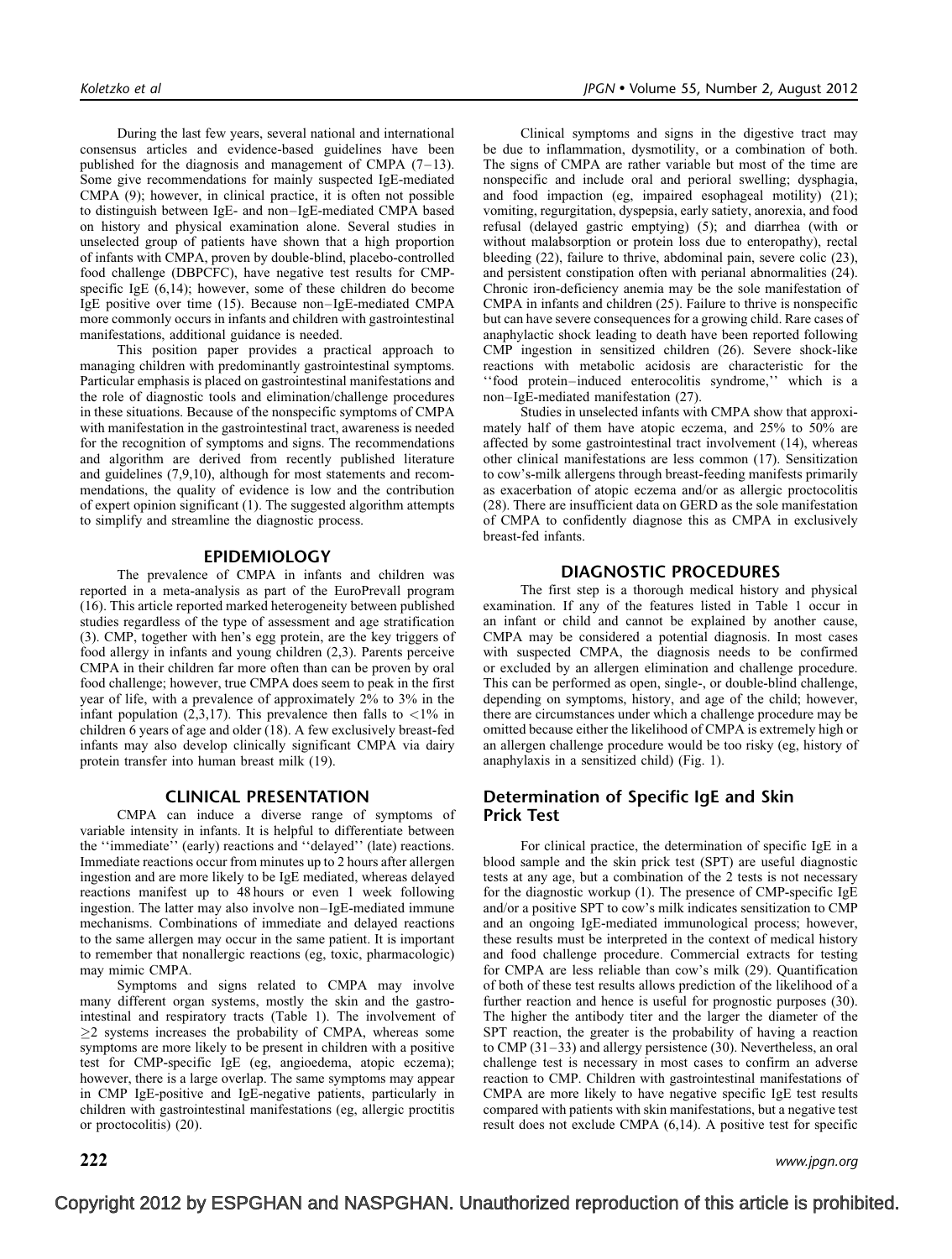|             | Infants and toddlers                                                                       | Older children                                                       | Immediate reaction<br>(within $min-2h$ after<br>ingesting CMP) |
|-------------|--------------------------------------------------------------------------------------------|----------------------------------------------------------------------|----------------------------------------------------------------|
| Digestive   | Dysphagia                                                                                  | Dysphagia                                                            | Vomiting                                                       |
|             | Frequent regurgitation                                                                     | Food impaction                                                       |                                                                |
|             | Colic, abdominal pain                                                                      | Regurgitation                                                        |                                                                |
|             | Vomiting                                                                                   | Dyspepsia                                                            |                                                                |
|             | Anorexia, refusal to feed                                                                  | Nausea, vomiting                                                     |                                                                |
|             | Diarrhea $\pm$ intestinal protein<br>or blood loss                                         | Anorexia, early satiety                                              |                                                                |
|             | Constipation $\pm$ perianal rash                                                           | Diarrhea $\pm$ intestinal protein<br>or blood loss                   |                                                                |
|             | Failure to thrive                                                                          | Constipation                                                         |                                                                |
|             | Occult blood loss                                                                          | Abdominal pain                                                       |                                                                |
|             | Iron-deficiency anemia                                                                     | Occult blood loss                                                    |                                                                |
|             |                                                                                            | Iron-deficiency anemia                                               |                                                                |
| Respiratory | Runny nose                                                                                 | Runny nose                                                           | Wheezing or stridor                                            |
|             | Wheezing                                                                                   | Wheezing                                                             | Breathing difficulties                                         |
|             | Chronic coughing (all unrelated<br>to infections)                                          | Chronic coughing (all unrelated<br>to infections)                    |                                                                |
| Skin        | Urticaria (unrelated to infections,<br>drug intake, or other causes)                       | Urticaria (unrelated to infections,<br>drug intake, or other causes) | Urticaria                                                      |
|             | Atopic eczema                                                                              | Atopic eczema                                                        | Angioedema                                                     |
|             | Angioedema (swelling of lips<br>or eyelids                                                 | Angioedema (swelling of lips)<br>or eyelids)                         |                                                                |
| General     | Anaphylaxis                                                                                | Anaphylaxis                                                          | Anaphylaxis                                                    |
|             | Shock-like symptoms with severe<br>metatobolic acidosis, vomiting,<br>and diarrhea (FPIES) |                                                                      | <b>FPIES</b>                                                   |

#### <span id="page-2-0"></span>TABLE 1. Some symptoms and signs related to CMPA

 $CMPA = \text{cow's-milk protein allergy}; FPIES = \text{food protein-induced enterocolitis syndrome}.$ 

IgE at the time of diagnosis predicts a longer period of intolerance as compared with those children who have negative tests [\(18,34,35\).](#page-7-0)

#### Atopy Patch Test, Total IgE, and Intradermal **Tests**

Although there may be a role for the atopy patch test in the future in children with negative CMP-specific IgE [\(36–38\),](#page-7-0) there is no agreement on standardization on the preparation and application of antigen. In addition, reading the test is difficult and remains subjective. For this reason, the atopy patch test cannot be recommended at the present time [\(1\).](#page-6-0)

Neither the determination of total IgE nor the ratio of specific IgE to total IgE offers a benefit over specific IgE alone in the diagnostic workup of CPMA [\(39\).](#page-7-0) Intradermal testing should not be performed because it carries a risk of systemic allergic reaction in highly sensitized individuals [\(1\).](#page-6-0)

## Specific IgG Antibodies and Other Nonstandardized or Unproven Tests and Procedures

Determination of IgG antibodies or IgG subclass antibodies against CMP has no role in diagnosing CMPA [\(40\),](#page-7-0) and therefore is not recommended [\(1\).](#page-6-0) Other tests, such as basophil histamine release/activation, lymphocyte stimulation, mediator release assay,

and endoscopic allergen provocation, are used in research protocols, but not in clinical practice. In agreement with US guidelines [\(7\)](#page-6-0), we do not recommend either facial thermography and gastric juice analysis for diagnosing CMPA. In addition, hair analysis, applied kinesiology, provocation neutralization, cytotoxicity assay, and electrodermal testing should not be used for diagnosing CMPA.

#### Endoscopy and Histology

In patients with otherwise unexplained significant and persistent gastrointestinal symptoms, failure to thrive, or irondeficiency anemia, upper and/or lower endoscopies with multiple biopsies are appropriate; however, macroscopic lesions and histological findings, such as mucosal atrophy or eosinophilic infiltrates, are neither sensitive nor specific for CMPA [\(41\)](#page-7-0), and these should be interpreted in the context of medical history and oral challenges. The diagnostic yield of these procedures is higher for finding diagnoses other than CMPA.

#### Diagnostic Elimination of CMP

If symptoms are relevant and CMPA is likely, a diagnostic elimination of CMP (in the infant's/child's diet or in the mother's diet in case of breast-feeding) should be initiated for a limited period of time, even in cases with negative specific IgE result. The duration of a diagnostic elimination diet depends on

www.jpgn.org  $223$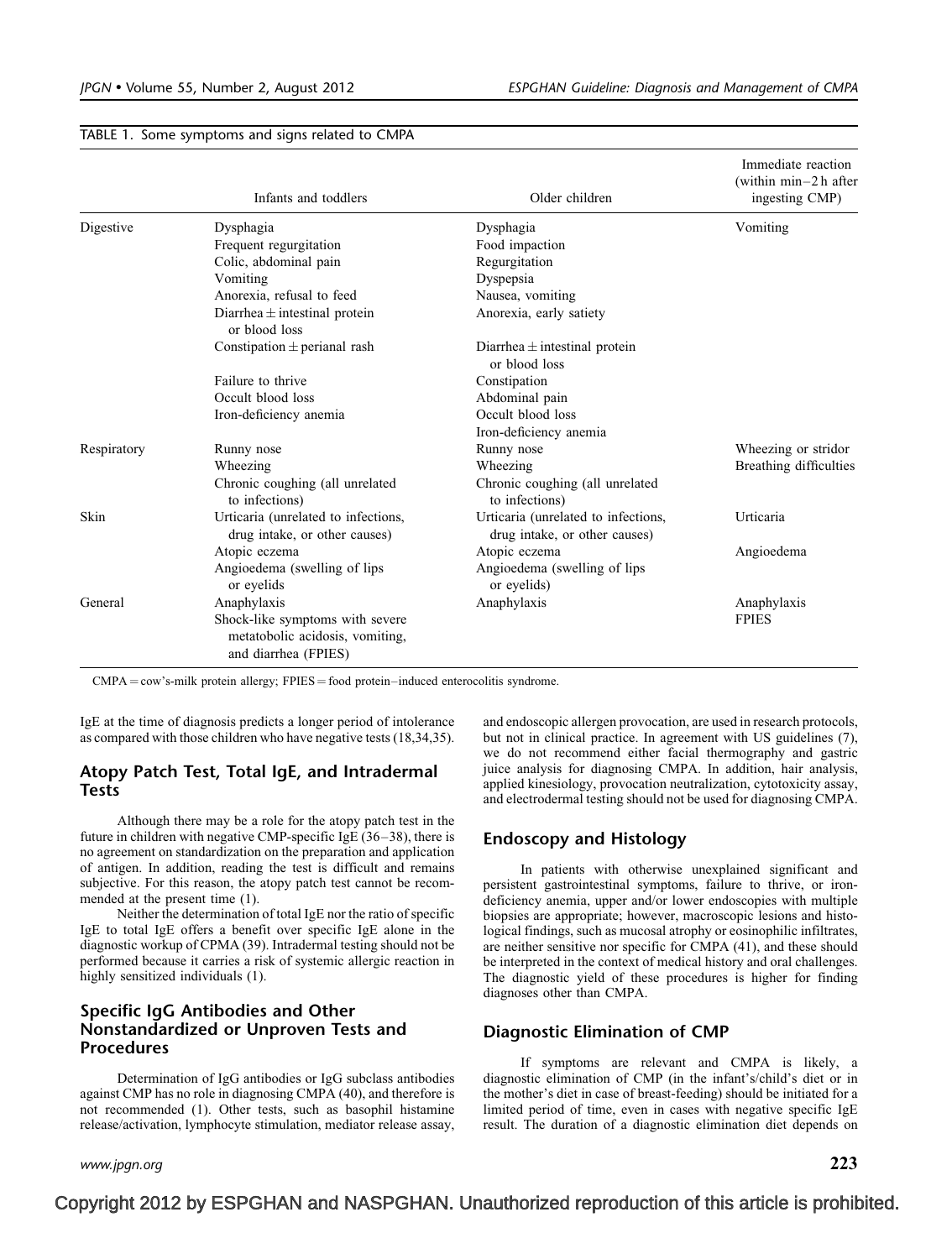<span id="page-3-0"></span>

FIGURE 1. Algorithm for infants and children with symptoms suggestive of cow's-milk protein allergy (CMPA). eHF: extensively hydrolyzed formula based on cow's-milk protein, AAF: amino acid–based formula. See text for definition of clear immediate-type reactions.

manifestation and should be kept as short as possible, but long enough to judge whether clinical symptoms resolve or not or become stable. This ranges from 3 to 5 days in children with immediate clinical reactions (eg, angioedema, vomiting, exacerbation of eczema within 2 hours) to 1 to 2 weeks in children with delayed clinical reactions (eg, exacerbation of eczema, rectal bleeding). In patients with gastrointestinal reactions (eg, chronic diarrhea, growth faltering), it may take 2 to 4 weeks on a CMP-free diet to judge the response.

If there is no improvement in symptoms within these timelines, then CMPA is unlikely; however, exceptions may occur. Infants with significant gastrointestinal symptoms with no improvement using a hydrolyzed or a soy formula may benefit from a further period of observation on an amino acid–based formula (AAF) before CMPA is excluded. This is particularly true in patients with multiple sensitizations [\(42,43\).](#page-7-0) If the clinical symptoms do not improve on a diagnostic elimination diet with AAF, then it is highly unlikely that the symptoms are due to CMP. There is, therefore, no indication for any longer-term use of a therapeutic formula for diagnostic purposes.

## Breast-fed Infants

Mothers should be encouraged to continue breast-feeding while avoiding all milk and milk products from their own diet. This usually requires qualified dietary counseling to completely exclude hidden sources of CMP. If the infant receives any complementary feedings or drugs, these must be free of CMP. If the history suggests an immediate reaction, then the maternal elimination diet needs to be maintained for only 3 to 6 days. If delayed reactions are suspected (eg, allergic proctocolitis), then the diet should be continued for up to 14 days. If there is no improvement, then it is likely that diagnoses other than CMPA are the cause of the symptoms and the child should be further evaluated. If symptoms improve, then a reintroduction of CMP into the mother's diet should then be performed. Should this challenge prove positive and the mother wishes to continue breast-feeding while maintaining a CMP-free diet, she should be given calcium supplements (eg, 1000 mg/day spread across the day) and dietetic counseling to ensure her nutritional needs [\(44\)](#page-7-0). In some breast-fed infants, proteins other than CMP (eg, soy, egg) may cause allergic reactions [\(45\)](#page-7-0). If there is a valuable benefit of maternal elimination diet on the well-being of the infant, then the mother should be encouraged and supported to continue breast-feeding while eliminating the causative foods from her own diet.

In breast-fed infants with severe symptoms (eg, severe atopic eczema or allergic (entero) colitis complicated by growth faltering and/or hypoproteinemia and/or severe anemia), the infant may be fed with a therapeutic formula for a period of from several days to a maximum of 2 weeks [\(45\)](#page-7-0). Even if not evidence based, it is common practice in many countries to use AAF for diagnostic elimination in these extremely sick exclusively breast-fed infants. This approach is to stabilize the child's condition while the mother expresses breast milk in transition to her CMP-free diet. In cases in which symptoms recur on breast milk despite a strict CMP-free diet in the mother, further elimination of other highly allergenic foods from the mother's diet or weaning from breast milk to a therapeutic formula is recommended [\(46,47\)](#page-7-0).

## Non–breast-fed Infants

In non–breast-fed infants, cow's-milk–based formula and supplementary foods containing CMP or other unmodified animal milk proteins (eg, goat's milk, sheep's milk) should be strictly avoided [\(48,49\).](#page-7-0) If the first feeds with cow's-milk–based formula in a breast-fed infant cause symptoms, the infant should return to exclusive breast-feeding without any elimination in the maternal diet. An elimination diet in formula-fed infants usually starts with an extensively hydrolyzed infant formula (eHF) with proven efficacy in infants with CMPA [\(9,48\)](#page-6-0). In infants with extremely severe or life-threatening symptoms, an AAF may be considered as the first choice. Soy protein–based formula may be an option in infants older than 6 months who do not accept the bitter taste of an eHF, or in cases in which the higher cost of an eHF is a limiting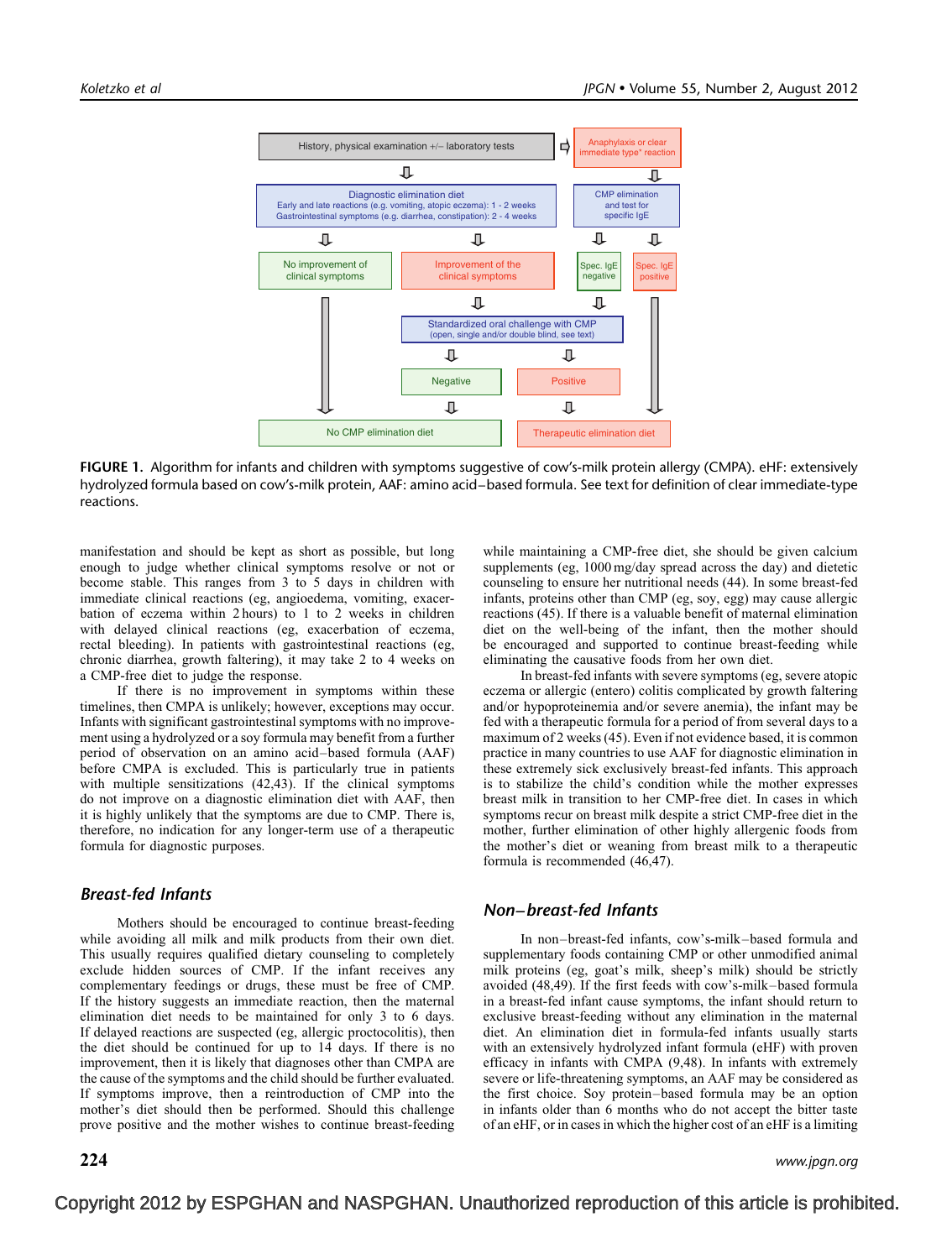factor, provided that the tolerance to soy protein has been established. If there is no improvement within 2 weeks, then an allergic reaction to the remaining peptides in the eHF must be considered, particularly in infants with sensitization against multiple foods [\(43,42\)](#page-7-0). In these cases, an AAF should be tried before CMPA is ruled out as cause of the symptoms.

Previous concerns that infants with CMPA would react to residual protein traces in lactose have often resulted in complete avoidance of both lactose and CMP. Adverse reactions to lactose in CMPA are not supported in the literature, and complete avoidance of lactose in CMPA is no longer warranted. eHFs containing purified lactose are now available and have been found safe and effective in the treatment of CMPA [\(50\).](#page-7-0) These formulae may also be more palatable for infants older than 6 months. It is, however, possible for secondary lactose intolerance to coexist in infants who have enteropathy with diarrhea, and therefore a lactose-free eHF will be required initially in these cases.

#### Toddlers and Children

In children older than 2 years, a nutritionally adequate elimination diet can be provided by solid foods and liquids free of CMP unless the child has multiple allergies. Goat's- and sheep's-milk protein should be strictly avoided because of the high cross-reactivity with CMP [\(49\).](#page-7-0) Counseling by a dietician experienced in pediatric nutrition is highly recommended to avoid hidden allergens. If multiple food allergies are suspected in highly atopic children or in cases of eosinophilic disorders of the digestive tract, then an exclusive feeding with an AAF may be considered to allow symptom improvement before an oral challenge with CMP is performed.

#### Oral Food Challenge Procedure With CMP

#### Open and Blind Challenges

After documentation of significant improvement on the diagnostic elimination, the diagnosis of CMPA should be confirmed by a standardized oral challenge test performed under medical supervision. Exceptions are described below. Challenge tests can be performed in inpatient or outpatient settings. This allows documentation of any signs and symptoms and the milk volume that provokes symptoms, and allows symptomatic treatment as needed.

A DBPCFC is the reference standard and the most specific test for diagnosing CMPA; however, the test is time-consuming and expensive. Therefore, an open challenge is usually the first step, particularly if the history indicates a low likelihood of a reaction. If no symptoms are elicited within 2 weeks of regular cow's-milk feeding, CMPA can be excluded. If symptoms occur after an open challenge test, DBPCFC is recommended in cases of uncertain or questionable symptoms, and in cases of moderate to severe eczema. This allows the observer to minimize bias by patient, caregiver, and physician. The DBPCFC can be omitted if the open challenge elicits objective symptoms (eg, recurrent vomiting, bronchial obstruction, urticaria) and those symptoms correlate with the medical history and are supported by a positive specific IgE test.

## Type of Milk and Dose

In the first year of life, a challenge test should be performed with an infant formula based on cow's milk. Fresh pasteurized cow's milk can be used above 12 months of age. To rule out a falsepositive challenge due to primary lactose intolerance, in children older than about 3 years the challenge procedure may be performed with lactose-free CMP-containing milk.

The starting dose during an oral milk challenge should be lower than a dose that can induce a reaction and then be increased stepwise to 100 mL (eg, in children with a delayed reaction, stepwise doses of 1, 3.0, 10.0, 30.0, and 100 mL may be given at 30-minute intervals [\(51,52\)](#page-7-0)). If severe reactions are expected, then the challenge should begin with minimal volumes (eg, stepwise dosing of 0.1, 0.3, 1.0, 3.0, 10.0, 30.0, and 100 mL given at 30-minute intervals). If no reaction occurs, then the milk should be continued at home every day with at least 200 mL/day for at least 2 weeks. The parents should be contacted by telephone to document any late reactions.

## Test Conditions in In- and Outpatient Settings

The following conditions are mandatory when performing oral challenges:

- 1. The patient must be under medical supervision.
- 2. Severe anaphylaxis can be treated effectively at any time.
- 3. Patients should be observed for at least 2 hours following the maximum dose (if there are any clinical reactions, then medical supervision should be continued as appropriate).
- 4. Infants should only be tested 2 to 3 hours after their last meal, that is, not on a full stomach and not after overnight fasting, because the latter can cause distress as only small amounts of milk are given in the first titration steps.
- 5. Intravenous access is only necessary in selected cases, but always if a severe or systemic reaction is likely.

Challenges should be preferably carried out in a hospital setting under the following circumstances:

- 1. A history of immediate allergic reactions [\(9\)](#page-6-0)
- 2. Unpredictable reaction (eg, infants with positive specific IgE who have never been exposed to cow's milk or have not been given cow's milk for a long time)
- 3. Severe atopic eczema (due to the difficulty in accurately assessing a reaction)

Patients With Atopic Eczema. The condition of the skin should be documented and graded according to severity (eg, by SCORing Atopic Dermatitis [SCORAD]) [\(53\)](#page-7-0) before and after the challenge and then again 24 and 48 hours later. If the results cannot be clearly interpreted, then a placebo-controlled challenge should be performed as further confirmation, even in infancy.

**Patients With Diarrhea.** If CMPA manifests clinically with diarrhea, the stool frequency and consistency should be documented (eg, in infants with a stool form scale) [\(54\).](#page-7-0) If significant diarrhea recurs during the challenge (open and/or DBPC), then the diagnosis of CMPA is confirmed and a therapeutic formula can be recommended. If there are no recurrent symptoms, then the child should continue to receive its previous formula.

#### HOW TO PROCEED IN CLINICAL PRACTICE

To minimize the burden for patients and their families, and to reduce costs, an oral challenge procedure can be omitted in certain cases without increasing the risk of a false-positive diagnosis. The diagnostic workup therefore depends on taking a careful history and physical examination ([Fig. 1\)](#page-3-0)

### Patients With a Clear History of Immediate Symptoms and/or Severe Reactions

If acute and objective symptoms of skin (acute urticaria, angioedema), respiratory tract (stridor, wheezing), or systemic reactions (anaphylaxis) occur immediately, or up to 2 hours after

www.jpgn.org  $225$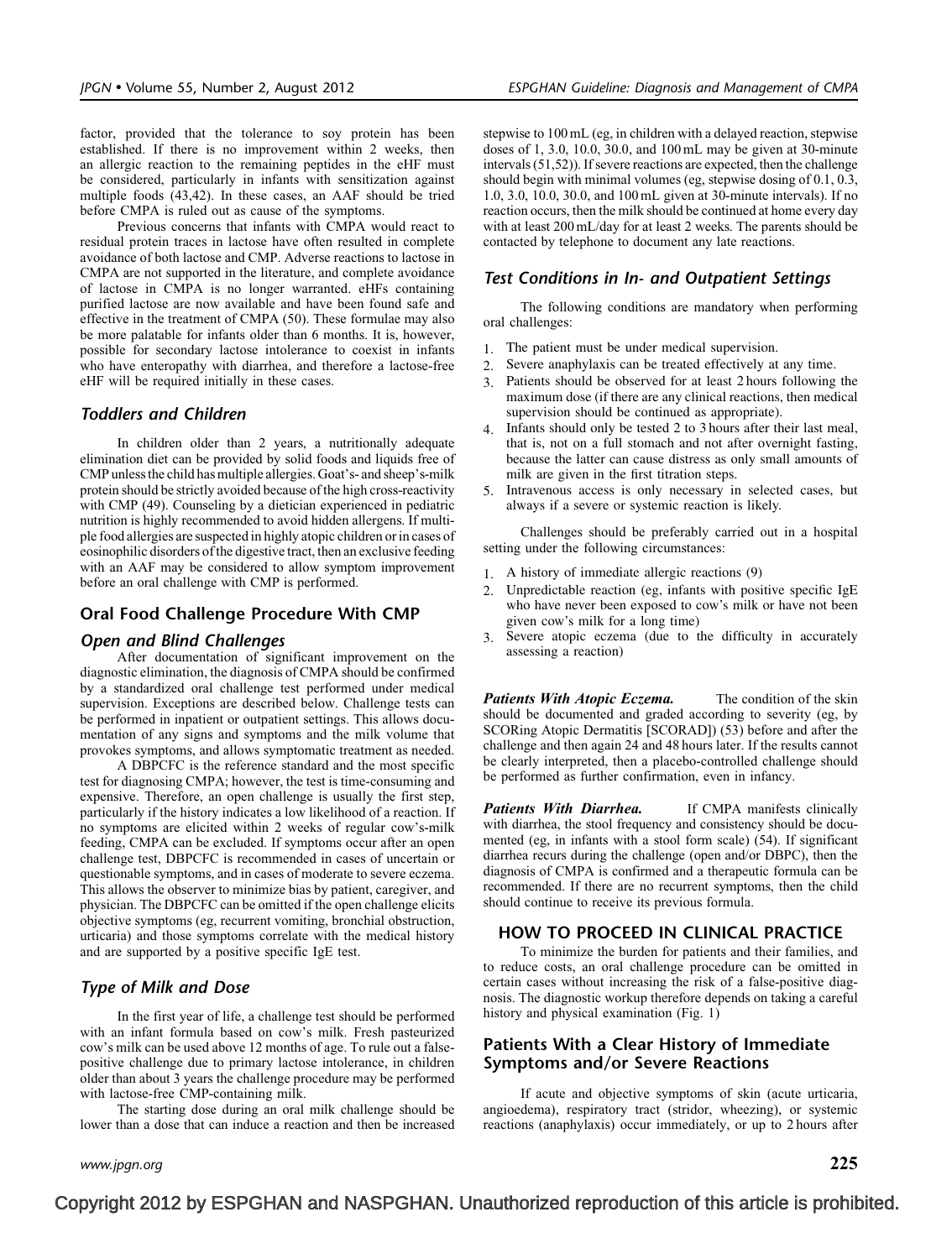a clear history of ingesting dairy products, then CMP should be strictly excluded. Testing for specific IgE against CMP or an SPT with natural cow's-milk or whole-protein formula should be performed. CMPA can be assumed with a high likelihood if testing for specific IgE is positive. In this situation, the oral challenge test can be omitted ([Figure 1](#page-3-0)). The child should be given a strict CMP-free diet for a period of at least 1 year before an oral food challenge is performed [\(9\).](#page-6-0) A specialist should assess the patient before an oral challenge is performed in a hospital with adequate emergency facilities. If the immediate symptoms are clear but test for specific IgE against cow's milk is negative, then an oral challenge procedure should be carried out in a hospital under strict medical supervision.

## Patients With Neither Clear Nor Severe **Reactions**

This approach applies to children with gastrointestinal symptoms, to children with exacerbation of atopic eczema after exposure to cow's milk, and to children with low or moderate suspicion of CMPA. Because many children with atopic eczema show clinically nonrelevant IgE sensitization, the diagnosis of CMPA in these children should always be confirmed by an elimination diet followed by an oral challenge ([Fig. 1](#page-3-0)).

In cases of nonspecific symptoms with a low risk of CMPA or a high likelihood for non–IgE-mediated immune response due to CMPA (eg, frequent regurgitation, constipation, bloody stools), allergy tests for CMPA are not cost-effective as part of the primary diagnostic workup [\(22,24,55,56\)](#page-7-0). If, however, diagnostic allergen elimination is effective and a subsequent CMP challenge is positive, then an allergy test may be carried out to assess the risk of an immediate reaction at later challenges and offer a prognosis for the development of tolerance. If the oral challenge test is positive but the test for specific IgE is negative, then the reaction is likely to be non–IgE-mediated allergy. This is particularly often the case with isolated gastrointestinal symptoms; however, a falsenegative specific IgE test or nonimmune-mediated intolerance to cow's milk such as primary or secondary lactase deficiency should also be considered.

#### TREATMENT

The strict avoidance of CMP is presently the safest strategy for managing CMPA. Whether a substitute formula is needed to fulfill nutritional requirements in an individual child with CMPA and the best choice of such a formula depends mostly on the age of the patient and the presence of other food allergies. Different types of immunotherapy such as oral immunotherapy or sublingual immunotherapy have been tried in older children with transient and persistent CMPA with conflicting results [\(57–59\)](#page-7-0). Whether introduction of extensively heated (baked) CMP-containing products, which is tolerated by a subset of children older than 2 years [\(60\)](#page-7-0), accelerates tolerance induction is under investigation in large clinical trials [\(59\).](#page-7-0)

## Infants Up to Age 12 Months

If the diagnosis of CMPA is confirmed, then the infant should be maintained on an elimination diet using a therapeutic formula for at least 6 months or until 9 to 12 months of age. Infants/children with severe immediate IgE-mediated reactions may remain on the elimination diet for 12 or even 18 months before they are rechallenged after repeated testing for specific IgE. The factors that determine the choice of formula used in an individual infant include residual allergenic potential, formula composition, costs,

availability, infant's acceptance, and presence of clinical data showing the efficacy of the formula. Infants should grow and thrive normally when treated with either eHF or AAF formula with proven efficacy. Unfortunately, only a few studies have been performed with eHF presently available in Europe in scientifically sound clinical trials with a sufficient number of children [\(61\).](#page-7-0) In addition, well-performed randomized controlled trials with sufficient power are needed to determine whether the development of tolerance is influenced by the choice of formula, eHF versus AAF.

#### eHF Based on CMP

The majority of infants and children with CMPA tolerate an extensively hydrolyzed formula with whey or casein as a nitrogen source. Although the American Academy of Pediatrics (AAP) defines an extensively hydrolyzed formula as a formula containing only peptides that have a molecular weight of <3000 Da [\(62\)](#page-7-0), there is no clear evidence that such a threshold would ensure the prevention of allergic reactions in infants and young children with CMPA. In addition to appropriate preclinical testing, therapeutic formulae must demonstrate in clinical studies that with 95% confidence they do not provoke allergic reactions in 90% of infants or children with confirmed cow's-milk protein allergy [\(63\)](#page-7-0); however, this has been shown for only some eHF [\(61\)](#page-7-0).

#### AAF

Formulae containing free amino acids as the only nitrogen source are the best option in infants reacting to eHF. This risk is estimated to be  $\langle 10\%$  of all infants with CMPA, but it may be higher in the presence of severe enteropathy or with multiple food allergies [\(42,43\)](#page-7-0). For that reason, AAF may be considered a first-line treatment despite limited evidence in infants with severe anaphylactic reactions and infants with severe enteropathy indicated by hypoproteinemia and faltering growth [\(64\)](#page-7-0).

Partially or extensively hydrolyzed formulae based on rice protein are also an option provided that they have been proven safe and efficient in infants with CMPA [\(15,65\)](#page-6-0). Because of the limited short- and long-term data on allergic reactions (not sensitization) to rice-based formulae, we support the present guidelines that recommend that a hydrolyzed rice formula may be considered in selected infants, which are either refusing or not tolerating an eHF based on CMP, or in vegan families [\(9\)](#page-6-0).

Soy protein–based formulae are tolerated by the majority of infants with CMPA, but between 10% and 14% of affected infants react to soy protein, with higher proportions in infants younger than 6 months [\(14,66\)](#page-6-0). The European Society of Pediatric Gastroenterology, Hepatology, and Nutrition (ESPGHAN) [\(67\)](#page-8-0) and the AAP [\(68\)](#page-8-0) recommend that cow's-milk–based formulae should be preferred over soy formula in healthy infants, and soy protein– based formulae should not usually be used during the first 6 months of life. Soy formulae have nutritional disadvantages because their absorption of minerals and trace elements may be lower because of their phytate content [\(69\)](#page-8-0), and they contain appreciable amounts of isoflavones with a weak estrogenic action that can lead to high serum concentrations in infants [\(70,71\).](#page-8-0) As a result, both ESP-GHAN and AAP consider eHF based on CMP or AAF if eHF is not tolerated preferable over soy protein–based formulae for the dietary treatment of infants with CMPA [\(67,68\)](#page-8-0); however, a soy formula may be considered in an infant with CMPA older than 6 months if eHF is not accepted or tolerated by the child, if these formulae are too expensive for the parents, or if there are strong parental preferences (eg, vegan diet).

 $\bf 226$  www.jpgn.org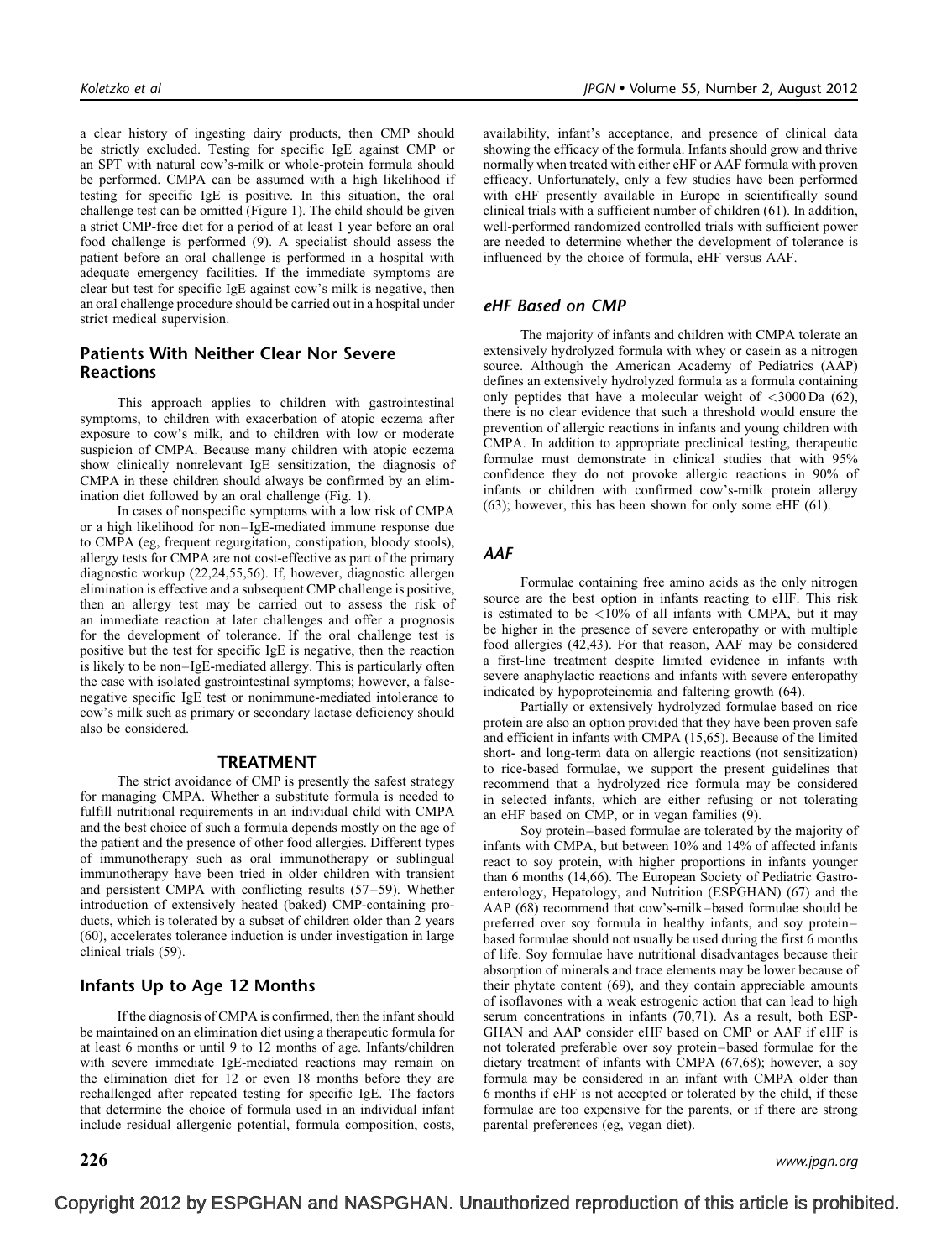## <span id="page-6-0"></span>Substitute Formulae That Are Considered to Be Unsafe or Not Nutritionally Adequate in Infants With CMPA

Partially hydrolyzed formulae based on CMP or other mammalian protein are not recommended for infants with CMPA [\(48,49\)](#page-7-0). There is no evidence that probiotics and prebiotics have a role in the treatment of CMPA [\(72\)](#page-8-0). Although there may be a role in the primary prevention of allergy, this is not the focus of this article.

Industrial juices made of soy, rice, almond, coconut, or chestnut are improperly called ''milks.'' They are totally unsuitable to meet infant nutritional needs and should therefore not be used.

Weaning Food. In exclusively breast-fed and formula-fed infants with proven CMPA, weaning food should be free of CMP until a supervised successful oral challenge indicates the development of tolerance. Other supplementary foods should be introduced one by one in small amounts, preferably while the mother is still breastfeeding but not before the infant is 17 weeks of age [\(73,74\).](#page-8-0) Delaying introducing weaning foods with a higher allergenic potential such as egg, fish, or wheat has no proven beneficial effect for allergy prevention and should be avoided unless there is a proven allergy to any of them [\(73\).](#page-8-0)

## Children Beyond the Age of 12 Months

Children with CMPA that continues beyond the first 12 months of age need individualized nutritional advice. Dietetic assessment is required to ensure whether the supply of nutrients, especially proteins, calcium, vitamin D, and vitamin A, is sufficient on the elimination diet and whether a therapeutic formula or supplements is required to support normal growth for age  $(75)$ . Supervision of the diet by a specialist dietician/pediatrician trained in pediatric nutrition is strongly recommended in such cases.

First-line therapy for CMPA is substitution of CMP by therapeutic formulae (eHF, a formula based on a nonrelated protein with no cross-reactivity, eg, soy protein–based infant formula, or AAF if neither options are tolerated). If the child does not consume sufficient formula, then calcium supplements should be considered; however, many patients regardless of age with multiple food allergies, including CMP and soy protein, require a therapeutic formula to fulfill their nutritional needs.

#### REEVALUATION

There is insufficient evidence to recommend an optimal interval before reevaluation. The duration of exclusion will depend on the age, severity of a child's symptoms, and positivity of specific IgE for CMP. Convention is that a challenge with cow's milk may be performed after maintaining a therapeutic diet for at least 3 months (eg, specific IgE negative, mild symptoms) up to at least 12 months (eg, high-positive IgE test or severe reaction) to avoid continuing a restrictive diet for an unnecessarily long time (1). Such restrictions may result in improper growth. If a challenge is positive, then the elimination diet is usually continued for between 6 and 12 months. If the challenge is negative, then cow's milk is fully reintroduced into the child's diet. The prognosis for CMPA in infancy and young childhood is good. Approximately 50% of affected children develop tolerance by the age of 1 year,  $>75\%$  by the age of 3 years, and  $>90\%$ are tolerant at 6 years of age [\(18\)](#page-7-0).

## CONCLUDING REMARKS

CMPA is common and often not properly diagnosed. Strict diagnostic criteria should be applied to minimize misdiagnosis. In the absence of reliable objective diagnostic tools, clinical assessment with CMP elimination and challenge within 4 weeks remains a fundamental for the accurate diagnosis of CMP. So as not to prolong unnecessary dietary restrictions, supervised CMP challenges are required, although the optimal interval for reevaluation depends on the clinical scenario. Further research is required to better understand the mechanism of tolerance induction. This knowledge may influence the choice of formula and potential intervention in a subgroup of children with CMPA.

Acknowledgment: We thank Raanan Shamir of the ESPGHAN Committee on Nutrition for helpful comments on the manuscript.

#### **REFERENCES**

- 1. Boyce JA, Assa'ad A, Burks AW, et al. Guidelines for the diagnosis and management of food allergy in the United States: report of the NIAIDsponsored expert panel. J Allergy Clin Immunol 2010;126:S1-58.
- 2. Sicherer SH. Epidemiology of food allergy. J Allergy Clin Immunol 2011;127:594–602.
- 3. Rona RJ, Keil T, Summers C, et al. The prevalence of food allergy: a meta-analysis. J Allergy Clin Immunol 2007;120:638–46.
- 4. Spergel JM, Beausoleil JL, Mascarenhas M, et al. The use of skin prick tests and patch tests to identify causative foods in eosinophilic esophagitis. J Allergy Clin Immunol 2002;109:363–8.
- 5. Nielsen RG, Bindslev-Jensen C, Kruse-Andersen S, et al. Severe gastroesophageal reflux disease and cow milk hypersensitivity in infants and children: disease association and evaluation of a new challenge procedure. J Pediatr Gastroenterol Nutr 2004;39:383–91.
- 6. Eggesbo M, Botten G, Halvorsen R, et al. The prevalence of CMA/ CMPI in young children: the validity of parentally perceived reactions in a population-based study. Allergy 2001;56:393–402.
- 7. Boyce JA, Assa'ad A, Burks AW, et al. Guidelines for the diagnosis and management of food allergy in the United States: summary of the NIAID-sponsored expert panel report. J Am Diet Assoc 2011; 111:17–27.
- 8. Fiocchi A, Schunemann HJ, Brozek J, et al. Diagnosis and rationale for action against cow's milk allergy (DRACMA): a summary report. J Allergy Clin Immunol 2010;126:1119–28.
- 9. Fiocchi A, Brozek J, Schunemann H, et al. World Allergy Organization (WAO) diagnosis and rationale for action against cow's milk allergy (DRACMA) guidelines. Pediatr Allergy Immunol 2010;21(suppl 21): 1–125.
- 10. Koletzko S, Niggemann B, Friedrichs F, et al. Vorgehen bei Säuglingen mit Verdacht auf Kuhmilchproteinallergie [Approach for suspected cow's milk protein allergy in infants]. Monatsschr Kinderheilkd 2009;157:687–91.
- 11. Kemp AS, Hill DJ, Allen KJ, et al. Guidelines for the use of infant formulae to treat cows milk protein allergy: an Australian consensus panel opinion. Med J Aust 2008;188:109–12.
- 12. Kneepkens CM, Meijer Y. Clinical practice. Diagnosis and treatment of cow's milk allergy. Eur J Pediatr  $2009:168:891-6$ .
- 13. Allen KJ, Davidson GP, Day AS, et al. Management of cow's milk protein allergy in infants and young children: an expert panel perspective. J Paediatr Child Health 2009;45:481–6.
- 14. Klemola T, Vanto T, Juntunen-Backman K, et al. Allergy to soy formula and to extensively hydrolyzed whey formula in infants with cow's milk allergy: a prospective, randomized study with a follow-up to the age of 2 years. J Pediatr 2002;140:219–24.
- 15. Reche M, Pascual C, Fiandor A, et al. The effect of a partially hydrolysed formula based on rice protein in the treatment of infants with cow's milk protein allergy. Pediatr Allergy Immunol 2010;4: 577–85.
- 16. Keil T, McBride D, Grimshaw K, et al. The multinational birth cohort of EuroPrevall: background, aims and methods. Allergy 2010;65:482–90.
- 17. Host A, Halken S. A prospective study of cow milk allergy in Danish infants during the first 3 years of life. Clinical course in relation to clinical and immunological type of hypersensitivity reaction. Allergy 1990;45:587–96.

www.jpgn.org  $227$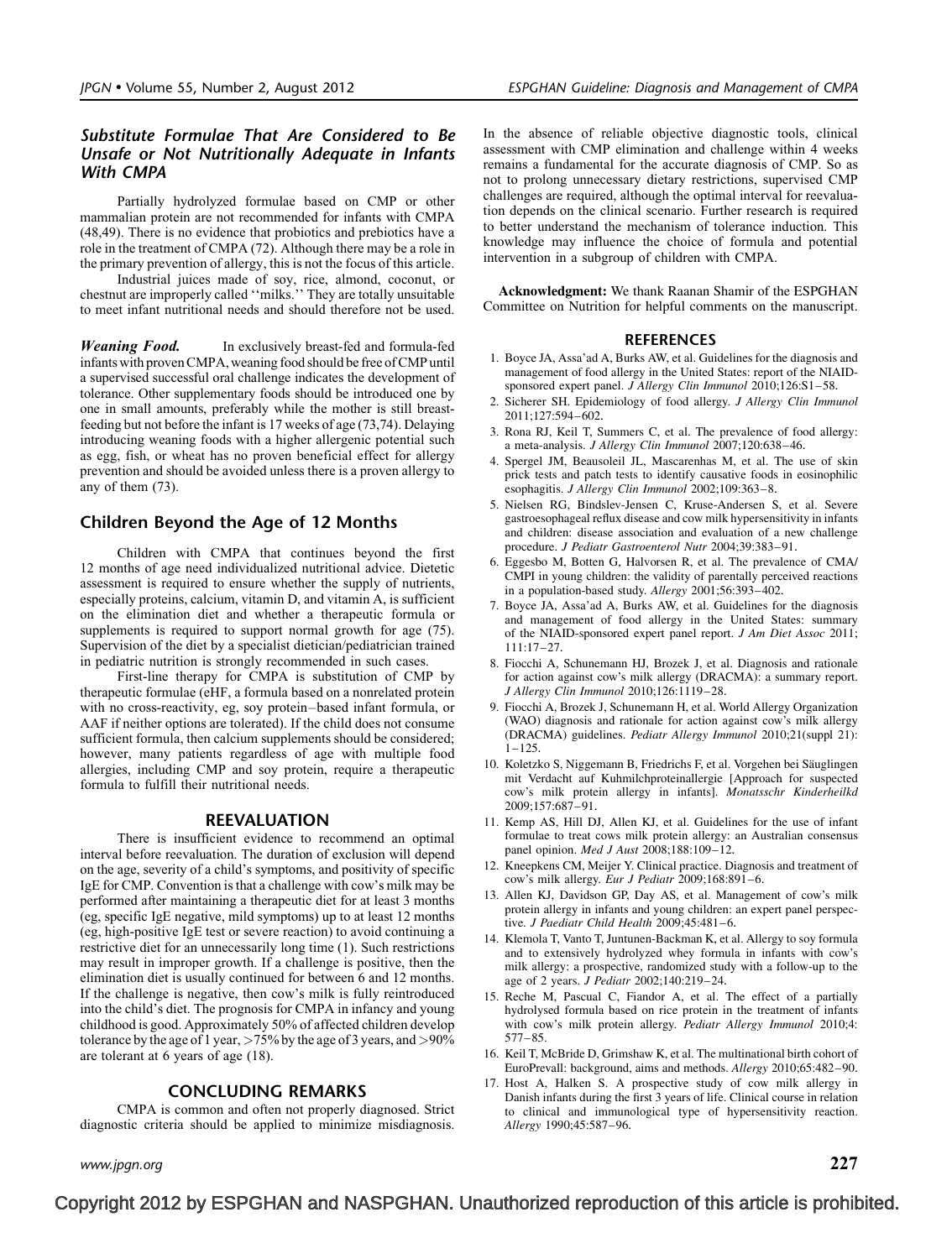- <span id="page-7-0"></span>18. Host A, Halken S, Jacobsen HP, et al. Clinical course of cow's milk protein allergy/intolerance and atopic diseases in childhood. Pediatr Allergy Immunol 2002;13(suppl 15):23–8.
- 19. Host A, Husby S, Osterballe O. A prospective study of cow's milk allergy in exclusively breast-fed infants. Incidence, pathogenetic role of early inadvertent exposure to cow's milk formula, and characterization of bovine milk protein in human milk. Acta Paediatr Scand 1988; 77:663–70.
- 20. Shek LP, Bardina L, Castro R, et al. Humoral and cellular responses to cow milk proteins in patients with milk-induced IgE-mediated and non-IgE-mediated disorders. Allergy 2005;60:912–9.
- 21. Spergel JM. Eosinophilic esophagitis in adults and children: evidence for a food allergy component in many patients. Curr Opin Allergy Clin Immunol 2007;7:274–8.
- 22. Arvola T, Ruuska T, Keranen J, et al. Rectal bleeding in infancy: clinical, allergological, and microbiological examination. Pediatrics 2006;117:e760–8.
- 23. Lucassen PL, Assendelft WJ. Systematic review of treatments for infant colic. Pediatrics 2001;108:1047–8.
- 24. Iacono G, Cavataio F, Montalto G, et al. Intolerance of cow's milk and chronic constipation in children. N Engl J Med 1998;339:1100–4.
- 25. Ferrara M, Coppola L, Coppola A, et al. Iron deficiency in childhood and adolescence: retrospective review. Hematology 2006;11:183–6.
- 26. Sampson HA, Mendelson L, Rosen JP. Fatal and near-fatal anaphylactic reactions to food in children and adolescents. N Engl J Med 1992; 327:380–4.
- 27. Sicherer SH. Food protein-induced enterocolitis syndrome: case presentations and management lessons. J Allergy Clin Immunol 2005;115:149–56.
- 28. de Boissieu D, Matarazzo P, Rocchiccioli F, et al. Multiple food allergy: a possible diagnosis in breastfed infants. Acta Paediatr 1997;86: 1042–6.
- 29. Rance F, Juchet A, Bremont F, et al. Correlations between skin prick tests using commercial extracts and fresh foods, specific IgE, and food challenges. Allergy 1997;52:1031–5.
- 30. Skripak JM, Matsui EC, Mudd K, et al. The natural history of IgEmediated cow's milk allergy. J Allergy Clin Immunol 2007;120:1172–7.
- 31. Sampson HA. Utility of food-specific IgE concentrations in predicting symptomatic food allergy. J Allergy Clin Immunol 2001;107:891–6.
- 32. Celik-Bilgili S, Mehl A, Verstege A, et al. The predictive value of specific immunoglobulin E levels in serum for the outcome of oral food challenges. Clin Exp Allergy 2005;35:268-73.
- 33. Verstege A, Mehl A, Rolinck-Werninghaus C, et al. The predictive value of the skin prick test weal size for the outcome of oral food challenges. Clin Exp Allergy 2005;35:1220–6.
- 34. Halken S. Early sensitisation and development of allergic airway disease—risk factors and predictors. Paediatr Respir Rev 2003;4: 128–34.
- 35. Niggemann B, Reibel S, Roehr CC, et al. Predictors of positive food challenge outcome in non-IgE-mediated reactions to food in children with atopic dermatitis. J Allergy Clin Immunol 2001;108:1053-8.
- 36. Kalach N, Soulaines P, de Boissieu D, et al. A pilot study of the usefulness and safety of a ready-to-use atopy patch test (Diallertest) versus a comparator (Finn Chamber) during cow's milk allergy in children. J Allergy Clin Immunol 2005;116:1321-6.
- 37. Mehl A, Rolinck-Werninghaus C, Staden U, et al. The atopy patch test in the diagnostic workup of suspected food-related symptoms in children. J Allergy Clin Immunol 2006;118:923–9.
- 38. Dupont C, Soulaines P, Lapillonne A, et al. Atopy patch test for early diagnosis of cow's milk allergy in preterm infants. J Pediatr Gastroenterol Nutr 2010;50:463–4.
- 39. Mehl A, Verstege A, Staden U, et al. Utility of the ratio of food-specific IgE/total IgE in predicting symptomatic food allergy in children. Allergy 2005;60:1034–9.
- 40. Stapel SO, Asero R, Ballmer-Weber BK, et al. Testing for IgG4 against foods is not recommended as a diagnostic tool: EAACI task force report. Allergy 2008;63:793–6.
- 41. Nielsen RG, Fenger C, Bindslev-Jensen C, et al. Eosinophilia in the upper gastrointestinal tract is not a characteristic feature in cow's milk sensitive gastro-oesophageal reflux disease. Measurement by two methodologies. J Clin Pathol 2006;59:89–94.
- 42. de Boissieu D, Dupont C. Allergy to extensively hydrolysed cows' milk proteins in infants: safety and duration of amino acid-based formula. J Pediatr 2002;141:271–3.
- 43. de Boissieu D, Matarazzo P, Dupont C. Allergy to extensively hydrolyzed cow milk proteins in infants: identification and treatment with an amino acid-based formula. J Pediatr 1997;131:744-7.
- 44. Institute of Medicine. Nutrition During Pregnancy and Lactation: An Implementation Guide. 2nd ed. Washington, DC: Institute of Medicine; 1992.
- 45. Isolauri E, Tahvanainen A, Peltola T, et al. Breast-feeding of allergic infants. J Pediatr 1999;134:27–32.
- 46. Kramer MS, Kakuma R. Maternal dietary antigen avoidance during pregnancy or lactation, or both, for preventing or treating atopic disease in the child. Cochrane Database Syst Rev 2006;3:CD000133.
- 47. Bath-Hextall F, Delamere FM, Williams HC. Dietary exclusions for established atopic eczema. Cochrane Database Syst Rev 2008; 1:CD005203.
- 48. Host A, Koletzko B, Dreborg S, et al. Dietary products used in infants for treatment and prevention of food allergy. Joint statement of the European Society for Paediatric Allergology and Clinical Immunology (ESPACI) Committee on Hypoallergenic Formulae and the European Society for Paediatric Gastroenterology, Hepatology and Nutrition (ESPGHAN) Committee on Nutrition. Arch Dis Child 1999;81:80–4.
- 49. Jarvinen KM, Chatchatee P. Mammalian milk allergy: clinical suspicion, cross-reactivities and diagnosis. Curr Opin Allergy Clin Immunol 2009;9:251–8.
- 50. Niggemann B, von Berg A, Bollrath C, et al. Safety and efficacy of a new extensively hydrolyzed formula for infants with cow's milk protein allergy. Pediatr Allergy Immunol 2008;19:348–54.
- 51. Niggemann B, Beyer K. Diagnosis of food allergy in children: toward a standardization of food challenge. J Pediatr Gastroenterol Nutr 2007;45:399–404.
- 52. Bindslev-Jensen C, Ballmer-Weber BK, Bengtsson U, et al. Standardization of food challenges in patients with immediate reactions to foods—position paper from the European Academy of Allergology and Clinical Immunology. Allergy 2004;59:690–7.
- 53. European Task Force on Atopic Dermatitis. Severity scoring of atopic dermatitis. Dermatology 1993;186:23-31.
- 54. Bekkali N, Hamers SL, Reitsma JB, et al. Infant stool form scale: development and results. J Pediatr 2009;154:521–6.
- 55. Heine RG. Gastroesophageal reflux disease, colic and constipation in infants with food allergy. Curr Opin Allergy Clin Immunol 2006;6:  $220 - 5$
- 56. Heine RG. Allergic gastrointestinal motility disorders in infancy and early childhood. Pediatr Allergy Immunol 2008;19:383–91.
- 57. Staden U, Blumchen K, Blankenstein N, et al. Rush oral immunotherapy in children with persistent cow's milk allergy. J Allergy Clin Immunol 2008;122:418–9.
- 58. Staden U, Rolinck-Werninghaus C, Brewe F, et al. Specific oral tolerance induction in food allergy in children: efficacy and clinical patterns of reaction. Allergy 2007;62:1261–9.
- 59. Nowak-Wegrzyn A, Sampson HA. Future therapies for food allergies 1. J Allergy Clin Immunol 2011;127:558–73.
- 60. Nowak-Wegrzyn A, Bloom KA, Sicherer SH, et al. Tolerance to extensively heated milk in children with cow's milk allergy. J Allergy Clin Immunol 2008;122:342–7.
- 61. Dupont C, Chouraqui JP, de Boissieu D, et al. Dietary treatment of cows' milk protein allergy in childhood: a commentary by the Committee on Nutrition of the French Society of Paediatrics. Br J Nutr 2012;107: 325–38.
- 62. Greer FR, Sicherer SH, Burks AW. Effects of early nutritional interventions on the development of atopic disease in infants and children: the role of maternal dietary restriction, breastfeeding, timing of introduction of complementary foods, and hydrolyzed formulae. Pediatrics 2008;121:183–91.
- 63. American Academy of Pediatrics. American Academy of Pediatrics: Committee on Nutrition. Hypoallergenic infant formulae. Pediatrics 2000;106:346–9.
- 64. Isolauri E, Sutas Y, Makinen-Kiljunen S, et al. Efficacy and safety of hydrolyzed cow milk and amino acid-derived formulae in infants with cow milk allergy. J Pediatr 1995;127:550–7.

 $228 \,$  www.jpgn.org  $\,$